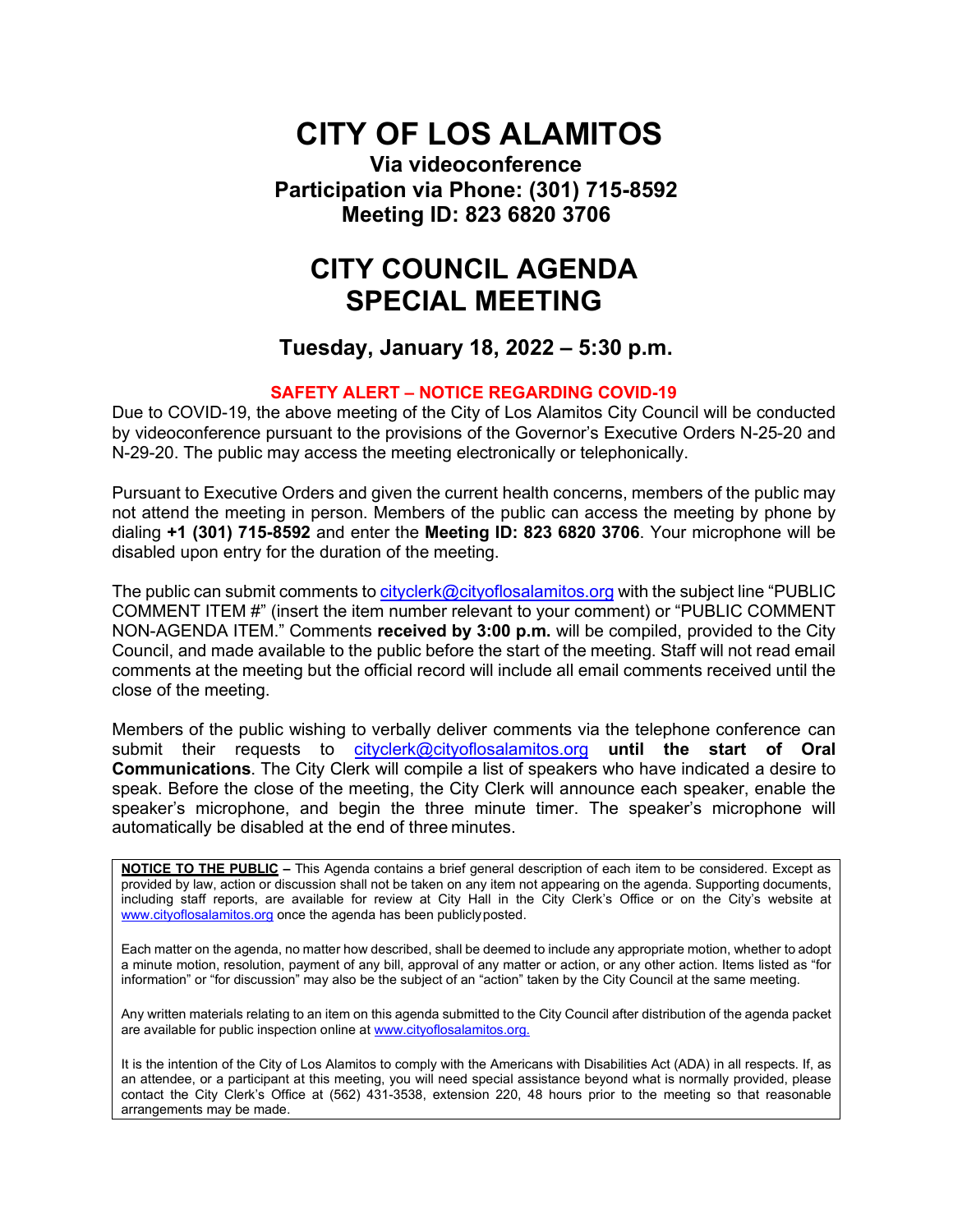### **1. CALL TO ORDER**

### **2. ROLL CALL**

Mayor Hasselbrink Mayor Pro Tem Doby Council Member Bates Council Member Chirco Council Member Nefulda

### **3. PUBLIC HEARING**

**A. Public Hearing to Receive Input from the Community Regarding the Redrawing of Election District Boundaries (City Clerk)** Every ten years, cities with by-district election systems must use new census data to review and, if needed, redraw district lines to reflect how local populations have changed. This process, called redistricting, ensures all districts have nearly equal population. The redistricting process for the City of Los Alamitos must be completed by April 17, 2022.

Recommendation:

- 1. Conduct a public hearing to receive public input on district boundaries; and,
- 2. Receive a report from Staff on the redistricting process and permissible criteria to be considered to redraw district boundaries.

### **4. ADJOURNMENT**

I hereby certify under penalty of perjury under the laws of the State of California, that the foregoing Agenda was posted at the Los Alamitos City Hall, 3191 Katella Ave. and online a[t www.cityoflosalamitos.org](http://www.cityoflosalamitos.org/) not less than 24 hours prior to the meeting.

Windmera Quintanar, MMC, City Clerk Dated: January 12, 2022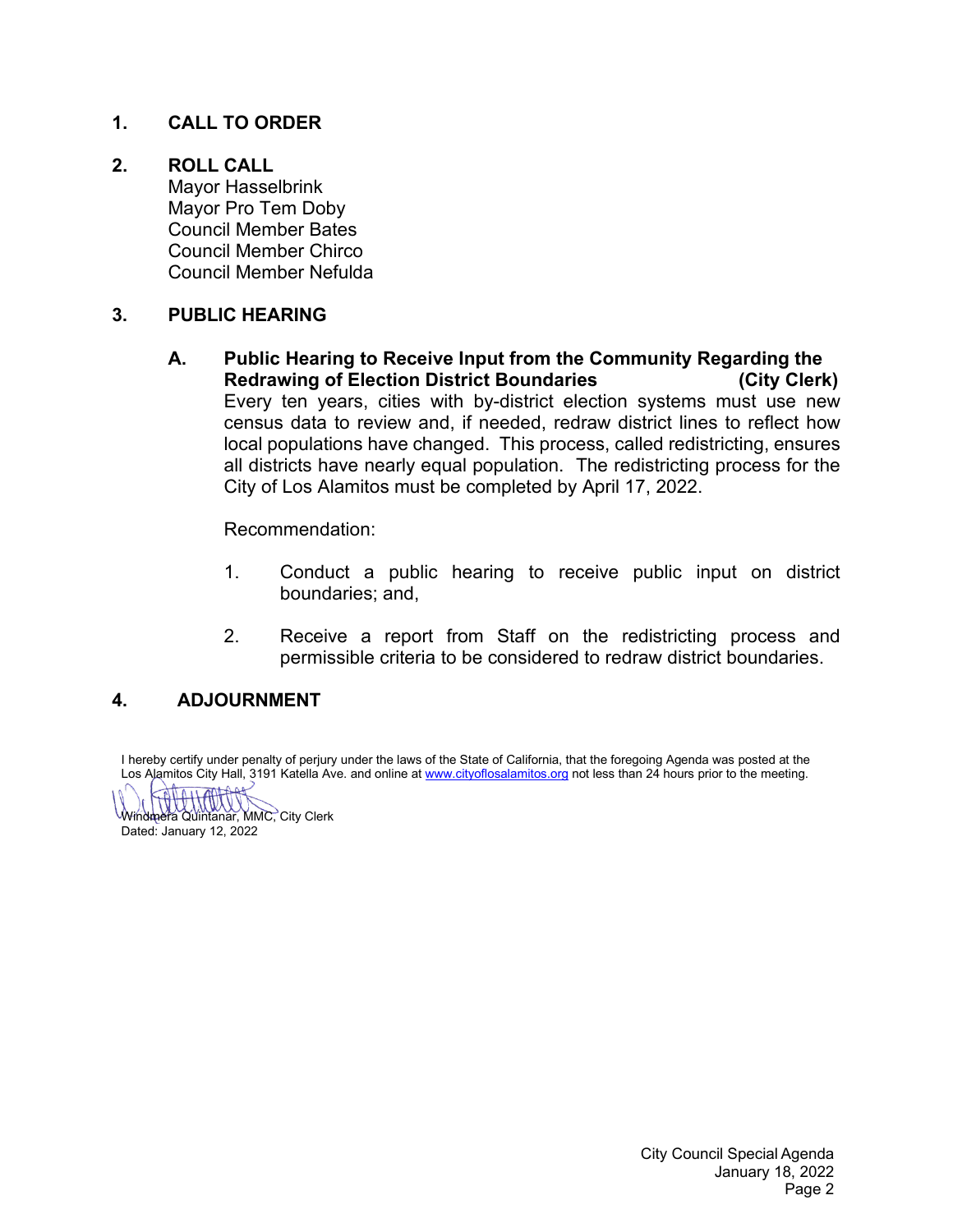# **City of Los Alamitos** CITY COUNCIL AGENDA REPORT

### **MEETING DATE: January 18, 2022 ITEM NUMBER: 3A**

**To: Mayor Shelley Hasselbrink & Members of the City Council**

**Presented By: Windmera Quintanar, MMC, City Clerk**

**Subject: Public Hearing to Receive Input from the Community Regarding the Redrawing of Election District Boundaries**

### **SUMMARY**

Every ten years, cities with by-district election systems must use new census data to review and, if needed, redraw district lines to reflect how local populations have changed. This process, called redistricting, ensures all districts have nearly equal population. The redistricting process for the City of Los Alamitos must be completed by April 17, 2022.

#### **RECOMMENDATION**

- 1. Conduct a public hearing to receive public input on district boundaries; and,
- 2. Receive a report from Staff on the redistricting process and permissible criteria to be considered to redraw district boundaries.

### **BACKGROUND**

The City adopted its current district boundaries on July 30, 2018, based on 2010 census data as required by law. The districts must now be redrawn using the 2020 census data and in compliance with the FAIR MAPS Act, which was adopted by the California legislature as AB 849 and took effect January 1, 2020.

Under the Act, the Council shall draw and adopt boundaries using the following criteria in the listed order of priority (Elections Code 21601(c) for general law cities / 21621(c) for charter cities):

- Comply with the federal requirements of equal population and the Voting Rights Act
- Geographically contiguous
- Undivided neighborhoods and "communities of interest" (socio-economic geographic areas that should be kept together)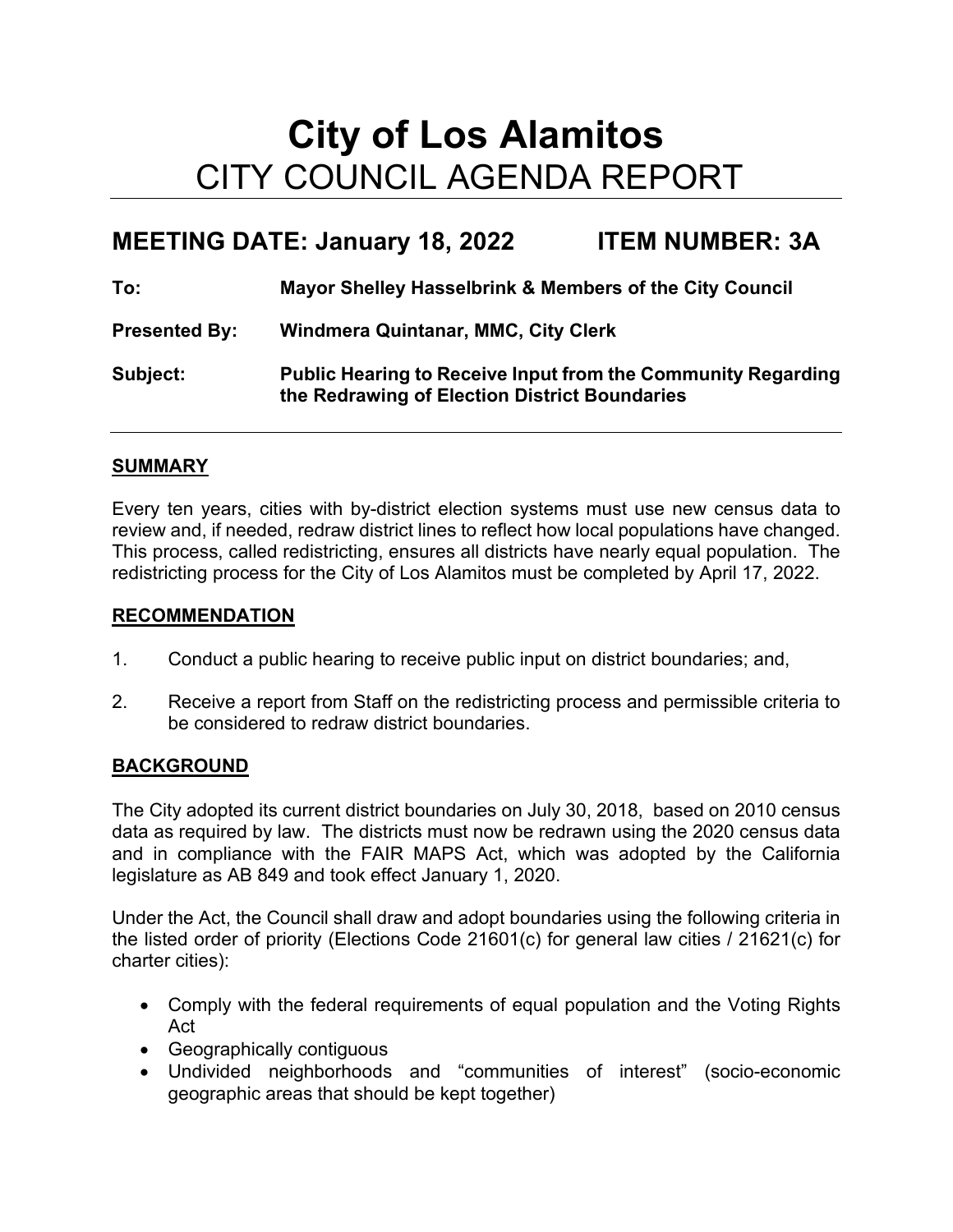- Easily identifiable boundaries
- Compact (do not bypass one group of people to get to a more distant group of people)
- Shall not favor or discriminate against a political party

Once the prioritized criteria are met, other traditional districting principles can be considered, such as:

- Minimize the number of voters delayed from voting in 2022 to 2024
- Respect voters' choices / continuity in office
- Future population growth

By law, the City must hold at least four public hearings that enable community members to provide input on the drawing of district maps:

- At least one hearing must occur before the city or county draws draft maps
- At least two hearings must happen after the drawing of draft maps
- The fourth hearing can happen either before or after the drawing of draft maps
- City or county staff or consultants may hold a public workshop instead of one of the required public redistricting hearings

To increase the accessibility of these hearings, cities and counties must take the following steps:

- At least one hearing must occur on a Saturday, Sunday, or after 6 p.m. on a weekday
- If a redistricting hearing is consolidated with another local government meeting, the redistricting hearing portion must begin at a pre-designated time
- Local public redistricting hearings should be made accessible to people with disabilities

### **DISCUSSION**

The purpose of this public hearing is to inform the public about the districting process and to hear from the community on what factors should be taken into consideration while creating district boundaries. The public is requested to provide input regarding communities of interest and other local factors that should be considered while drafting district maps.

A community of interest under the relevant Elections Code for cities (Section 21601(c) / 21621(c)) is "a population that shares common social or economic interests that should be included within a single district for purposes of its effective and fair representation."